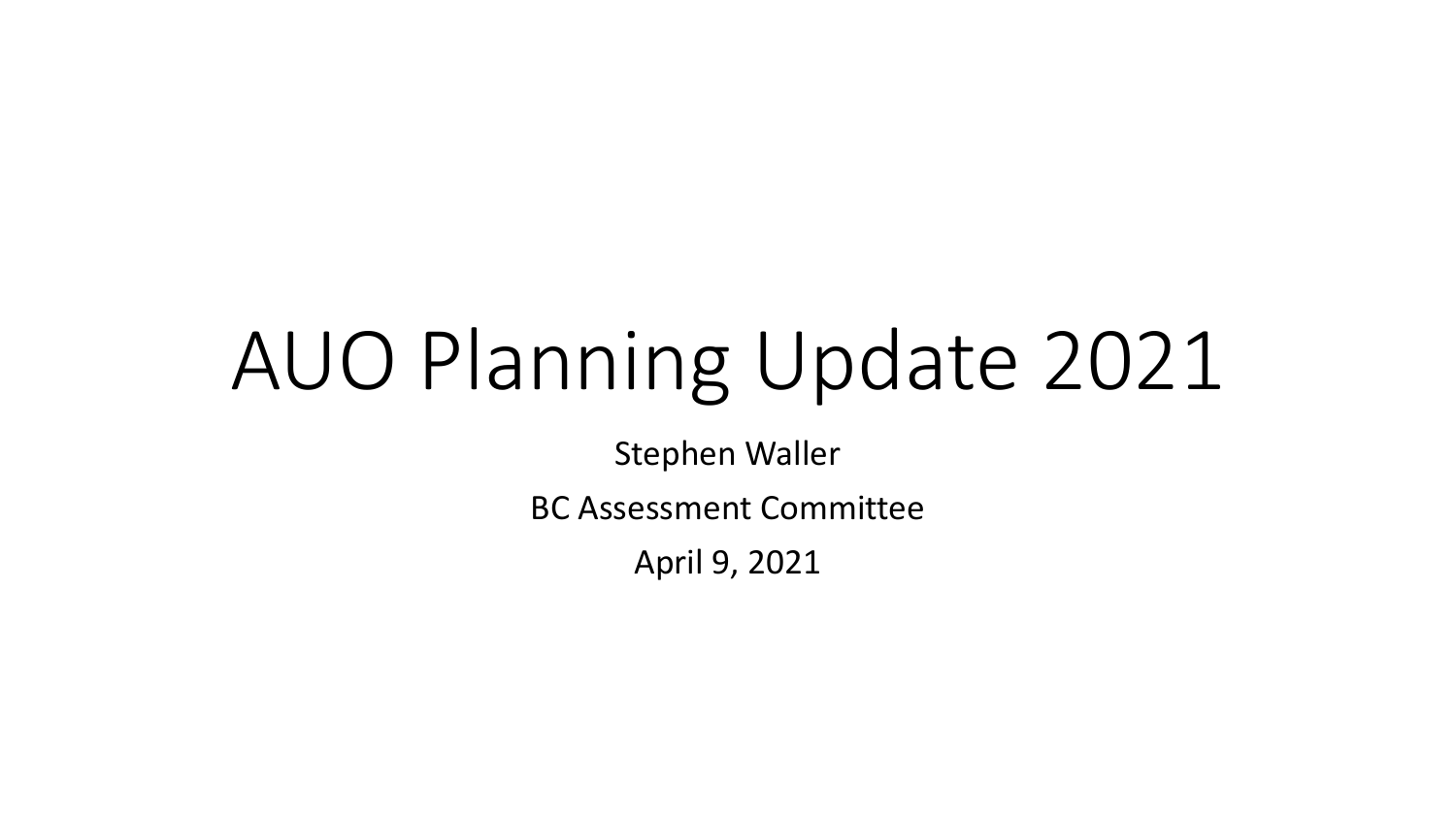## Topics

- ACCJC Standards
- BC AUO Practices
- BC's Four AUOs
- SLOs versus AUOs
- Quantifying AUOs (draft)
- AUOs in eLumen (a community college 1<sup>st!</sup>)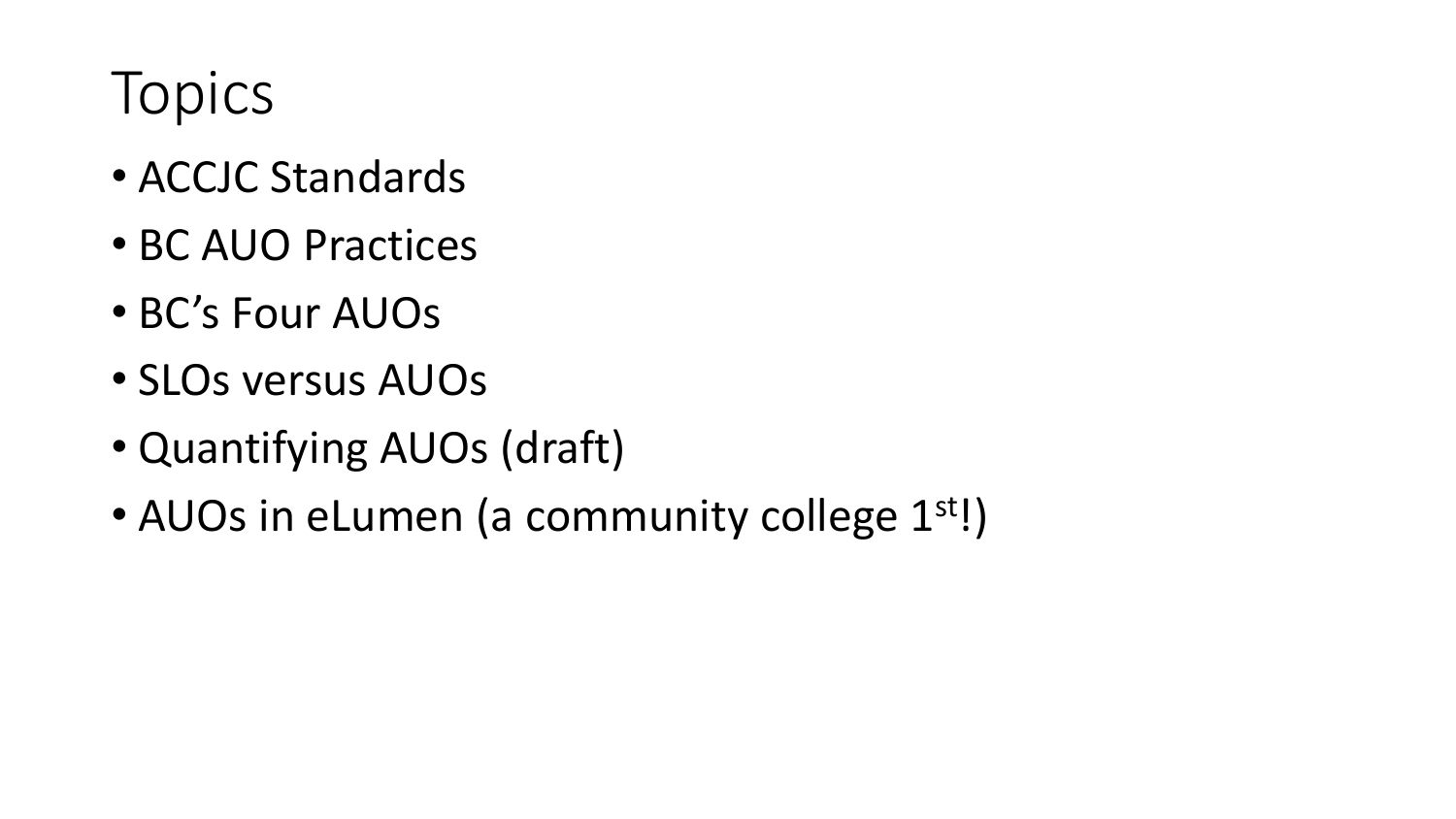### ACCJC Standards

Standard I.B

- 2. The institution defines and assesses student learning outcomes for all instructional programs and student and learning support services.
- 4. The institution uses assessment data and organizes its institutional processes to support student learning and student achievement.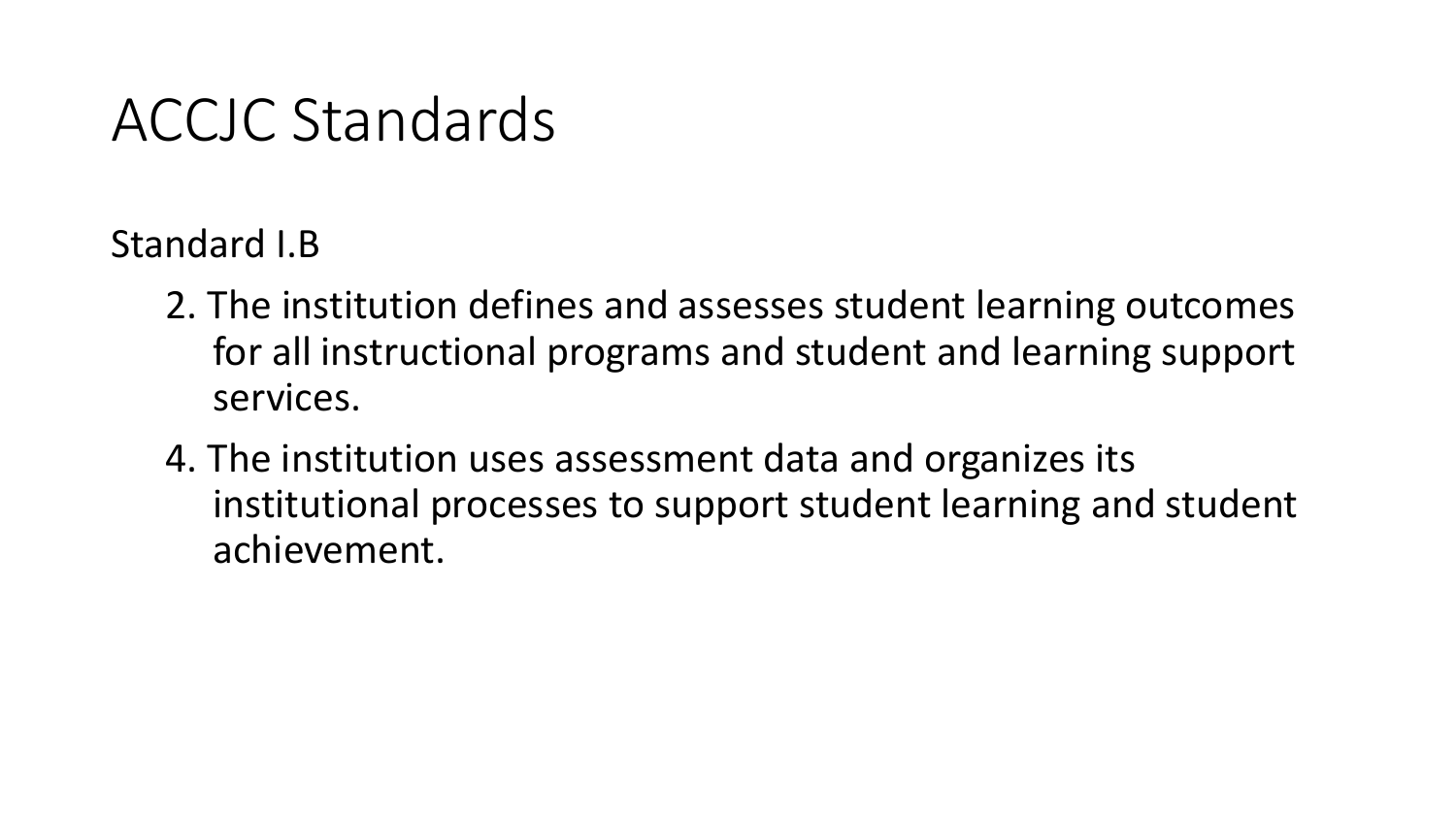### BC AUO Practice

BC has complied with ACCJC standards by…

- 1) Establishing AUOs (Administration Unit Outcomes) that align with the College's Mission and ILOs.
- 2) Reporting qualitative specific area AUOs in Program Reviews.
- 3) Creating four College-wide AUOs that map to the four ILOs and reporting these in Program Review starting 2019.

The College is now developing a new norm for AUO quantitative reporting to allow AUO data to match quantitative SLO data to have one ILO reporting for the entire institution.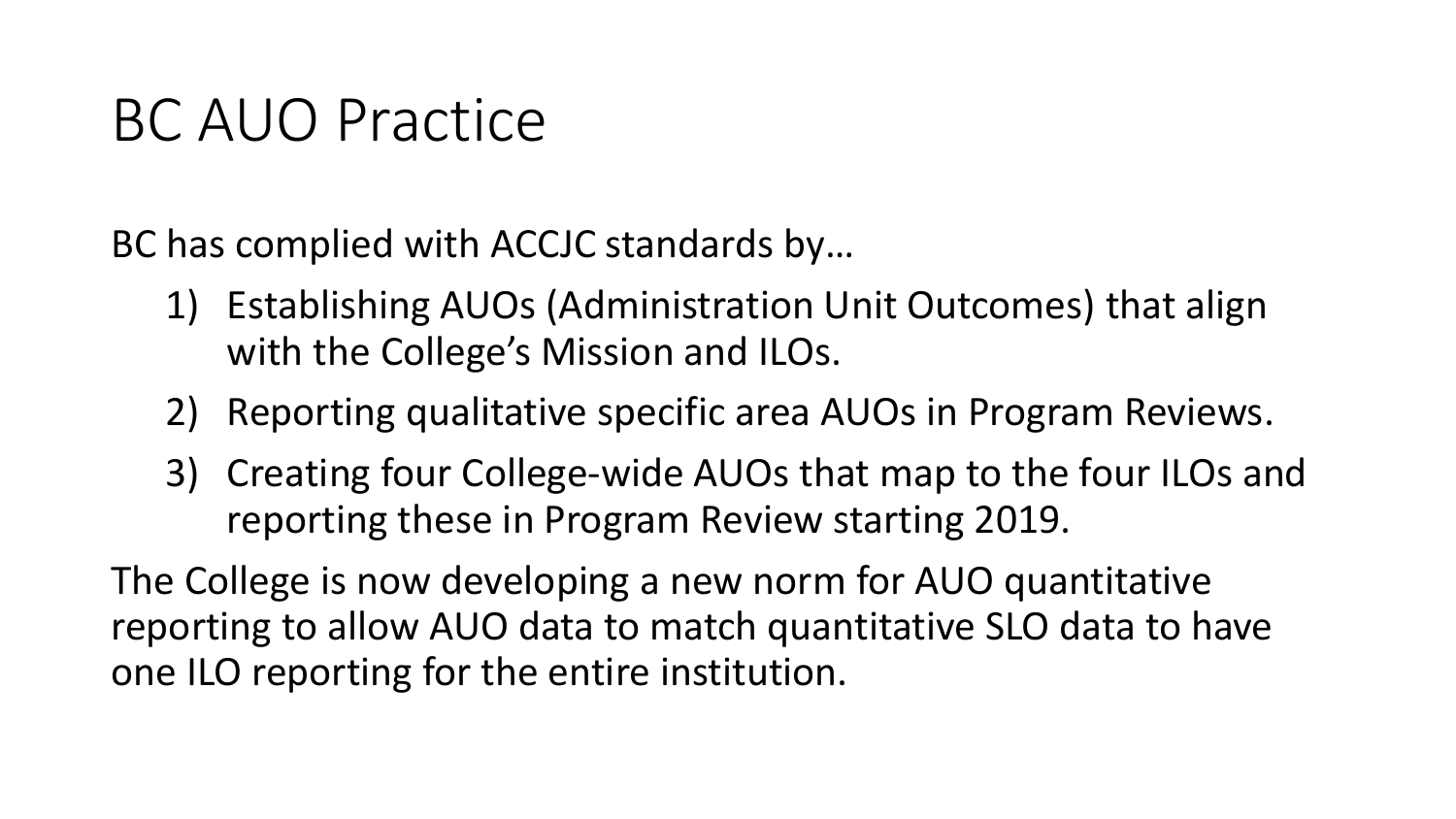### Four Specific AUOs

### **AUO #1: Use efficient budgeting and categorical funding practices.**

Maps to ILO 1: Think critically and evaluate sources and information for validity and usefulness.

**AUO #2: Organize positive communications between the community, administration, faculty, staff, and students.** Maps to ILO 2: Communicate effectively in both written and oral forms.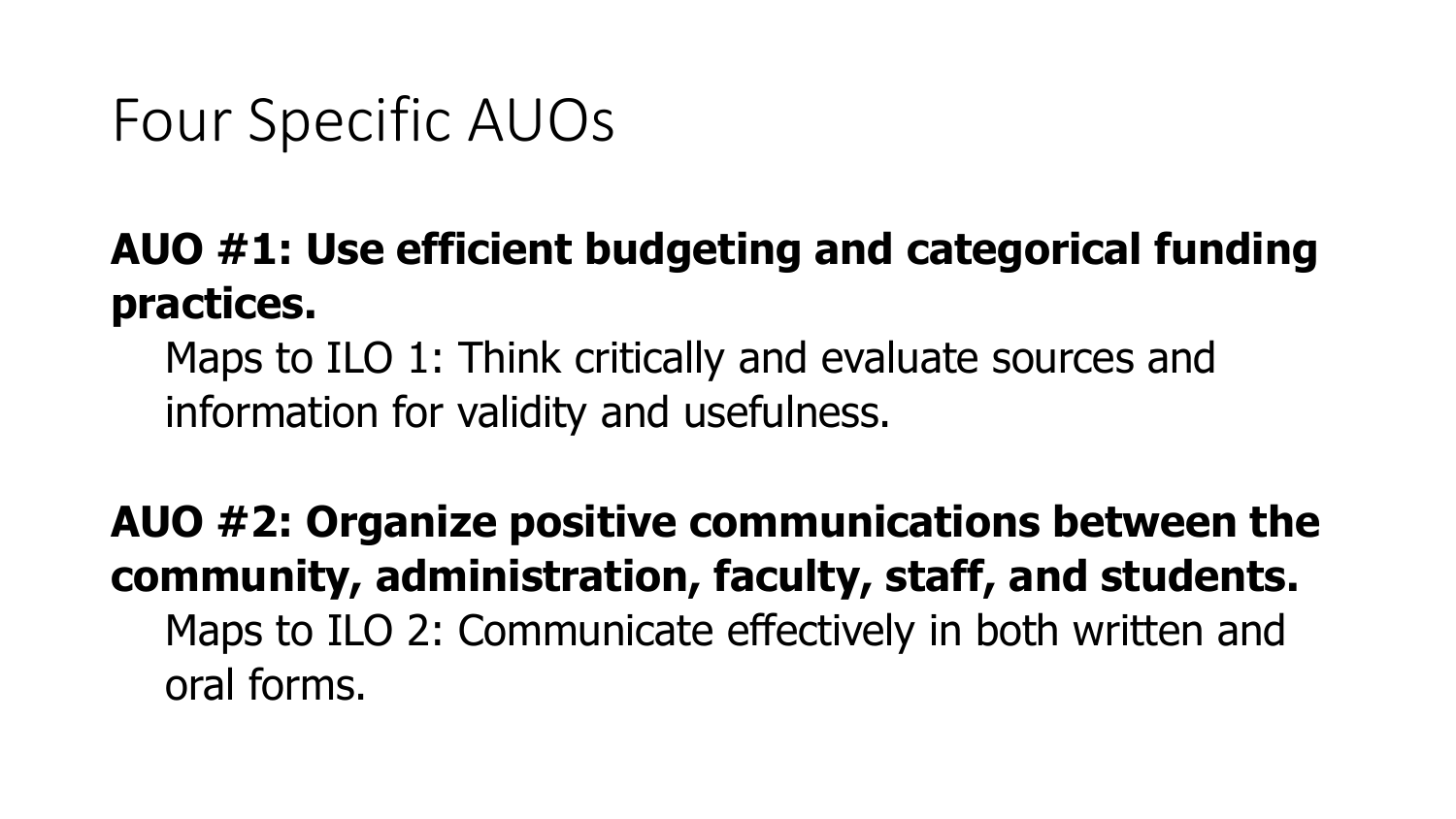### Four Specific AUOs

### **AUO #3: Engage administrators, faculty, and staff in professional development.**

Maps to ILO 3: Demonstrate competency in a field of knowledge or with job-related skills.

#### **AUO #4: Develop internal and external partnerships that benefit the College.**

Maps to ILO 4: Engage productively in all levels of society – interpersonal, community, the state and nation, and the world.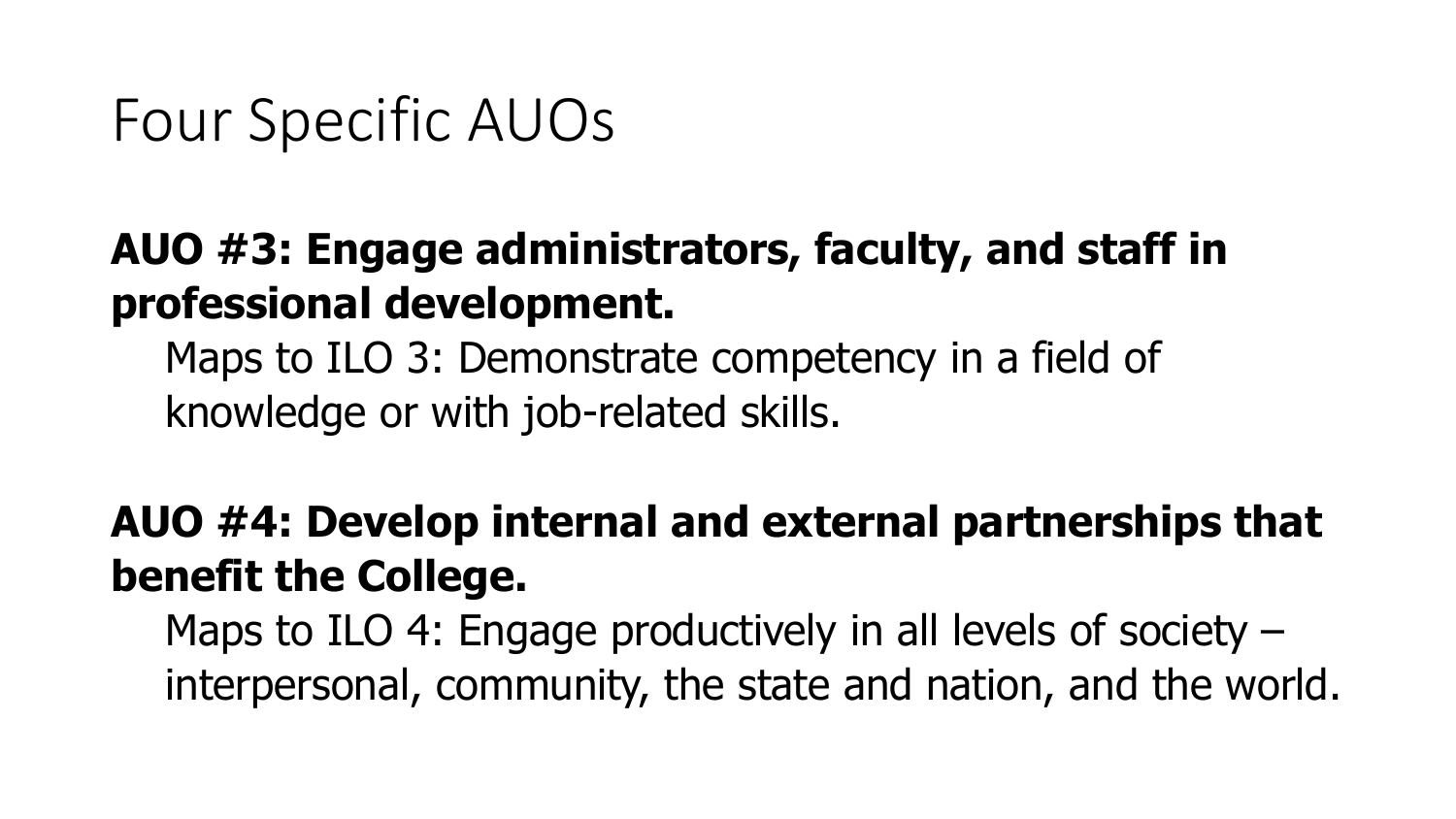### SLO versus AUO

|                       | <b>SLO</b>                       | <b>AUO</b>                |
|-----------------------|----------------------------------|---------------------------|
| Outcomes              | <b>Committees or C-ID</b>        | Four for all Admin        |
| <b>Data Collector</b> | <b>Individual Faculty</b>        | <b>Individual Admin</b>   |
| <b>Data Location</b>  | eLumen                           | <b>Program Review</b>     |
| Data Reporter         | Faculty                          | Admin                     |
| Data Type             | Quantitative<br>(% expectations) | <b>Mostly Qualitative</b> |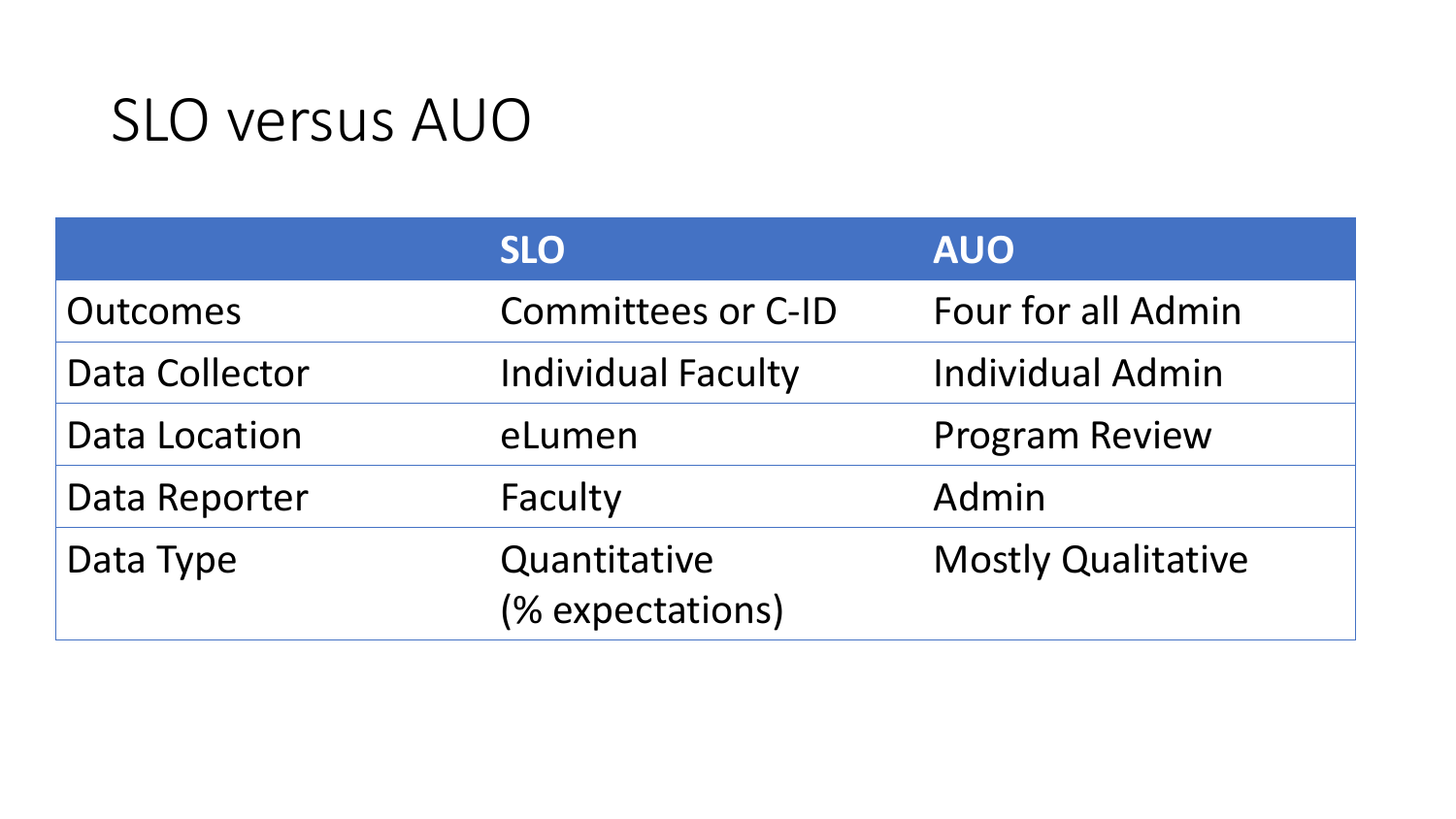### Quantifying AUOs

This is a draft 1<sup>st</sup> attempt to establish quantification of AUOs following the same reporting as SLOs using % expectations. Not yet approved!

| <b>Metrics as part of AUO 1</b>            | <b>Expectation</b>                |
|--------------------------------------------|-----------------------------------|
| Oversaw a grant or restricted funds        | at least one grant                |
| Participated with writing a grant proposal | at least one grant                |
| Received a new grant approval              | at least one grant                |
| Collaborated externally on a grant         | at least one grant                |
| Kept within GU budget                      | spent no more than allowed budget |
| Submitted GU budget request on time        |                                   |
| Presented thoughtful GU budget             |                                   |
| justification                              |                                   |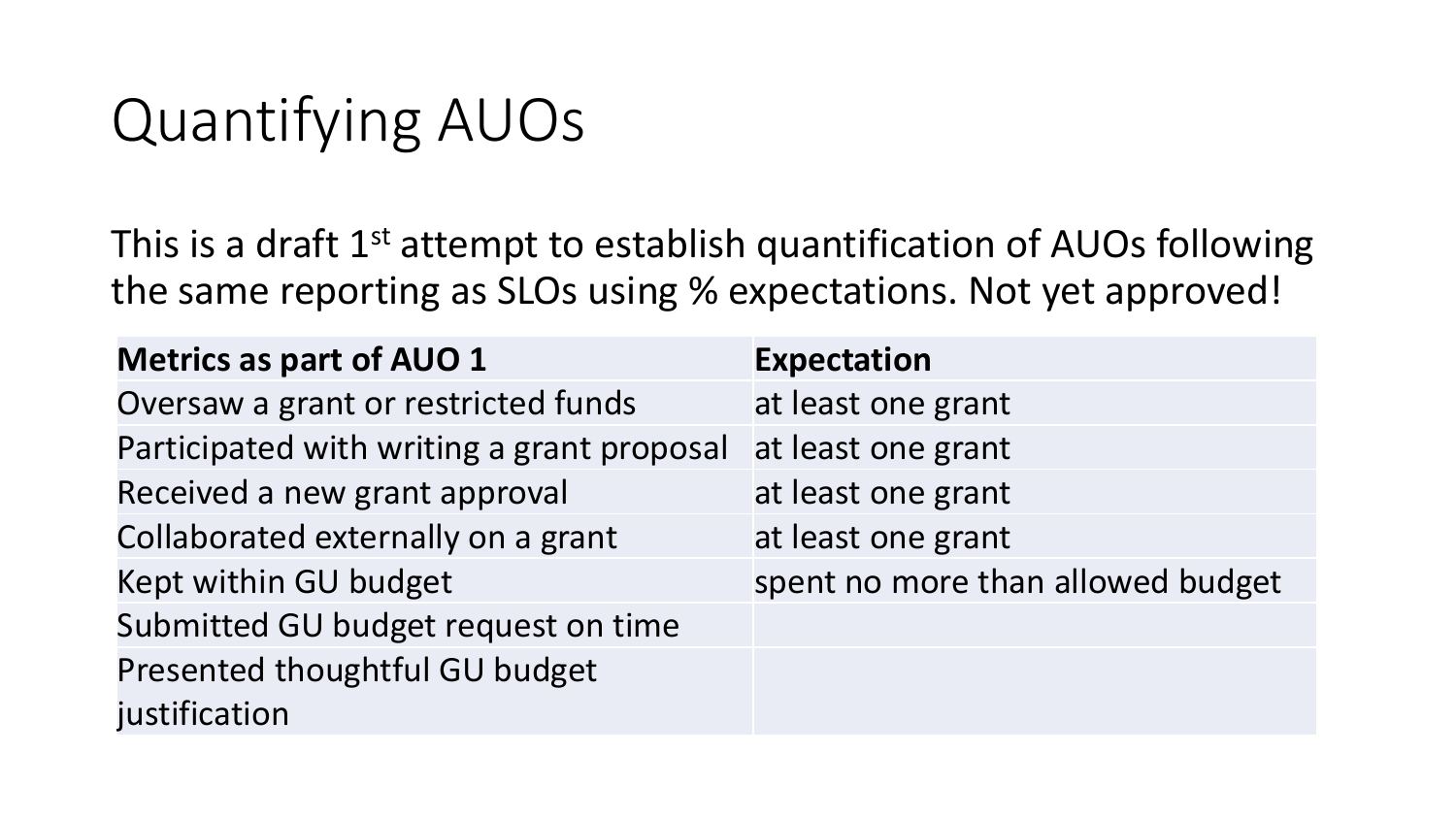### For Steve Waller 2019-20 Fiscal Year

| <b>Metrics as part of AUO 1</b>            | <b>Expectation</b> |
|--------------------------------------------|--------------------|
| Oversaw a grant or restricted funds        | Met                |
| Participated with writing a grant proposal | Exceeded           |
| Received a new grant approval              | <b>Met</b>         |
| Collaborated externally on a grant         | <b>Met</b>         |
| Kept within GU budget                      | Did not Meet       |
| Submitted GU budget request on time        | <b>Met</b>         |
| Presented thoughtful GU budget             | <b>Met</b>         |
| justification                              |                    |

**87% Met or Exceeded**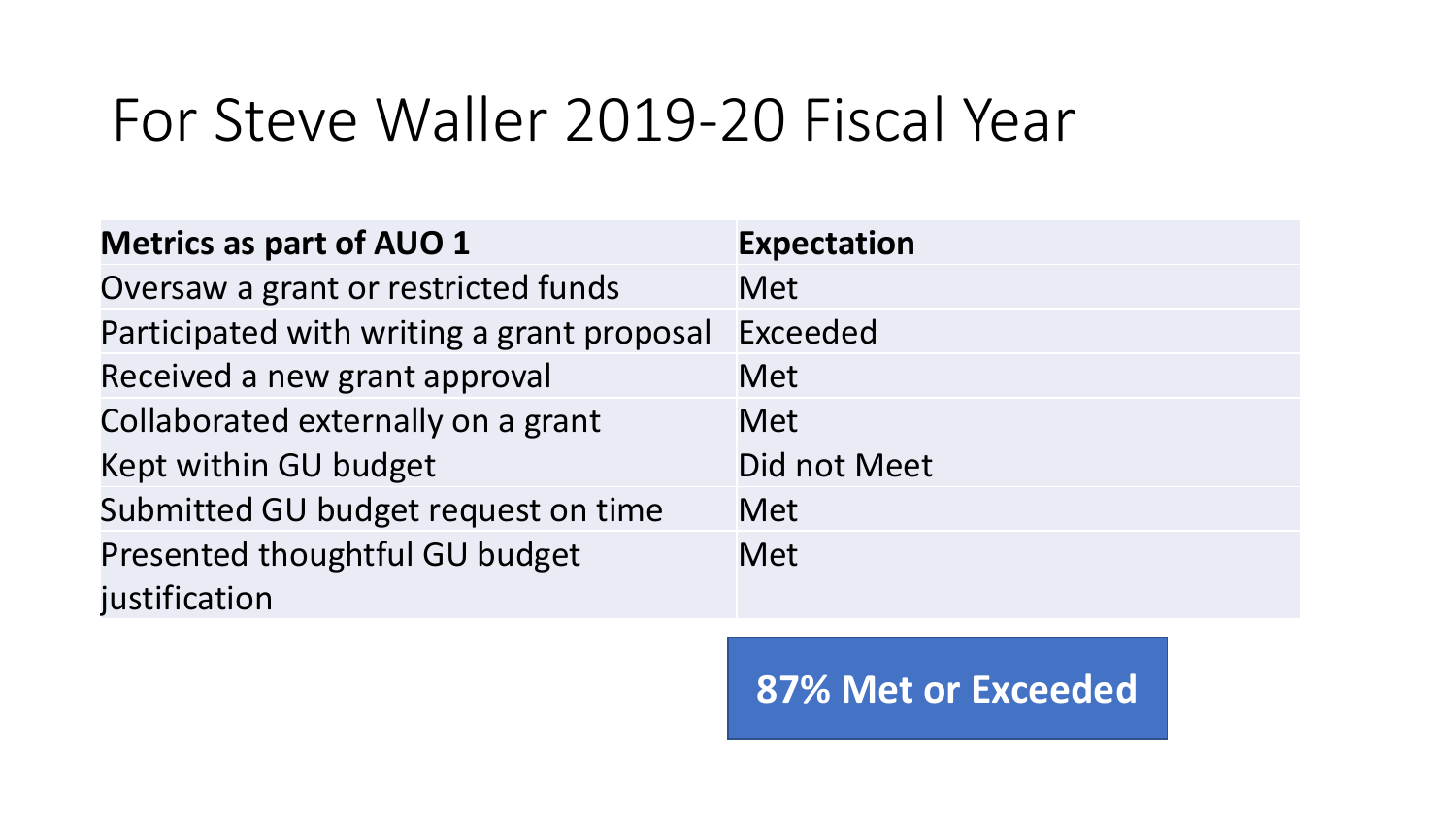### eLumen AUOs Mapping to ILOs

| <b>Organization</b>                                                                                            | <b>Outcomes Groups</b>   |                                                                 | <b>Terms</b>                       | <b>Programs</b>                                            |                                                                                       |  |
|----------------------------------------------------------------------------------------------------------------|--------------------------|-----------------------------------------------------------------|------------------------------------|------------------------------------------------------------|---------------------------------------------------------------------------------------|--|
| Marketing & Publi $\blacktriangleright$<br>- No Outcomes Group selected -                                      |                          | Current<br>$\overline{\phantom{a}}$<br>$\overline{\phantom{a}}$ |                                    | - No Program selected -                                    | ▼                                                                                     |  |
| Core ISLOs                                                                                                     |                          | <b>ILO #1 THINK</b>                                             | $ILO$ #2<br><b>COMMUNICATE</b>     | $ILO$ #3<br><b>DEMONSTRATE</b>                             | <b>ILO #4 ENGAGE</b>                                                                  |  |
| - All Categories -                                                                                             | $\overline{\phantom{a}}$ | <b>Think critically and</b><br>evaluate sources and             | Communicate<br>effectively in both | <b>Demonstrate</b><br>competency in a                      | <b>Engage productively</b><br>in all levels of                                        |  |
| Contexts<br>▼<br>- No Context Group Selected -<br>$\overline{\phantom{a}}$<br><b>Include inactive Contexts</b> |                          | information for<br>validity and                                 | written and oral<br>forms          | field of knowledge<br>or with job-related<br><b>skills</b> | society $-$<br>interpersonal,<br>community, the<br>state and nation,<br>and the world |  |
|                                                                                                                |                          | usefulness                                                      |                                    |                                                            |                                                                                       |  |
|                                                                                                                |                          |                                                                 |                                    |                                                            |                                                                                       |  |
| <b>AUO Assessment</b><br>Active since 1/2021                                                                   |                          |                                                                 |                                    |                                                            |                                                                                       |  |
| Develop internal and external partnerships that<br>benefit the College.<br>Active since 1/2021                 |                          |                                                                 |                                    |                                                            |                                                                                       |  |
| Engage administrators, faculty, and staff in<br>professional development.<br>Active since 1/2021               |                          |                                                                 |                                    |                                                            |                                                                                       |  |
| Organize positive communications between the<br>community, administration,<br>Active since 1/2021              |                          |                                                                 |                                    |                                                            |                                                                                       |  |
| Use efficient budgeting and categorical funding<br>practices.<br>Active since 1/2021                           |                          |                                                                 |                                    |                                                            |                                                                                       |  |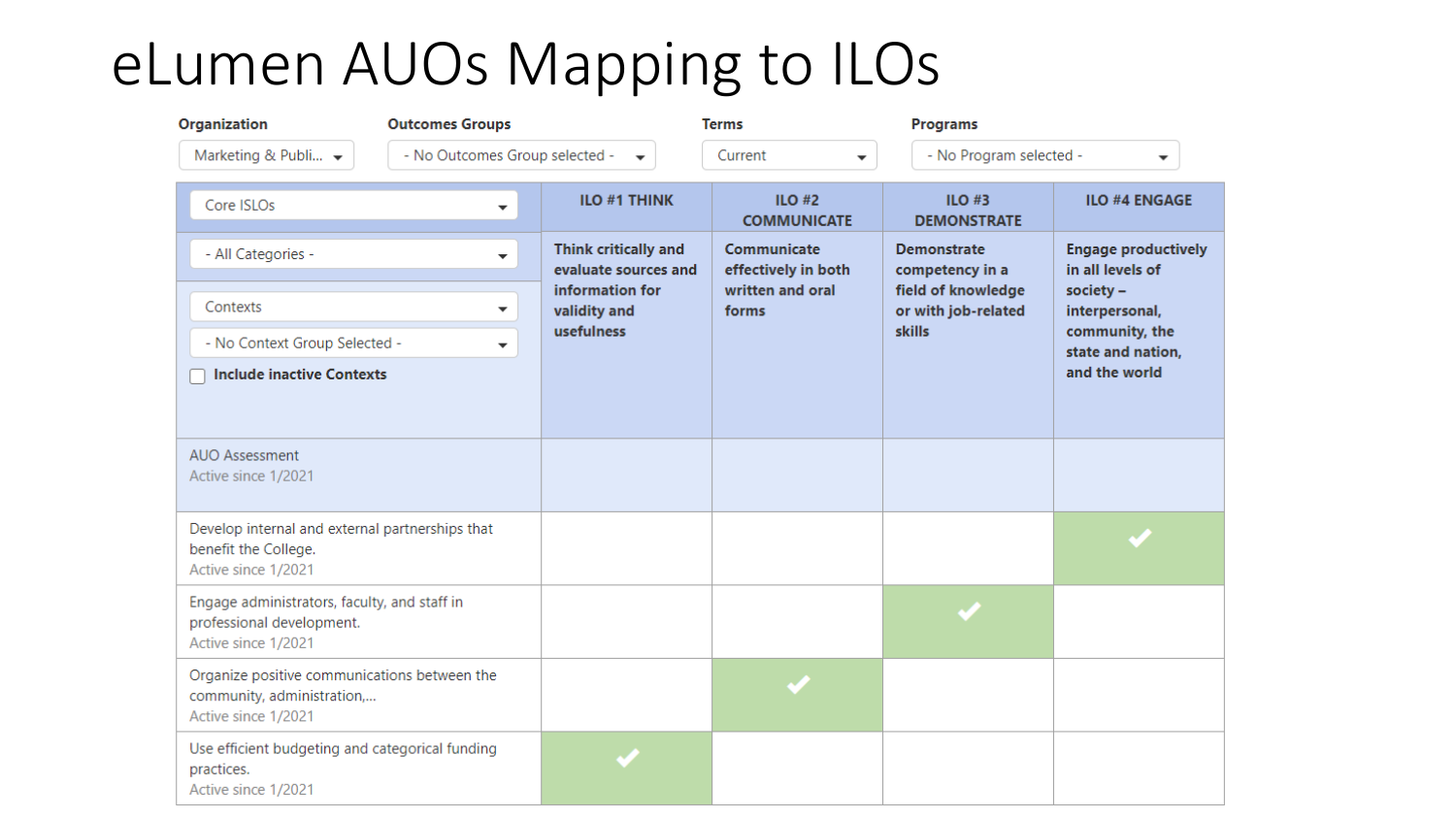### AUO Expectation Reporting by Admin Unit

Actions  $\blacktriangleright$ 

#### **Collective Scores for AUO Assessment: Spring 2021 Program Review**

**Assessment:** AUO Assessment

**Description:** An assessment of AUOs.

Type: Summative SLO assessment

Reset to previously-generated scores

|                                                                                                          | <b>Exceeds</b><br>expectations | <b>Meets</b><br>expectations | Does not meet<br>expectations |                |                | <b>Scored</b><br><b>Students</b> |
|----------------------------------------------------------------------------------------------------------|--------------------------------|------------------------------|-------------------------------|----------------|----------------|----------------------------------|
| <b>AUO</b>                                                                                               | 3                              | 2                            |                               | N/A            | <b>Current</b> |                                  |
| Develop internal and external partnerships that benefit the College.                                     | 3                              | 0                            | 0                             | $\overline{0}$ | 3              |                                  |
| Engage administrators, faculty, and staff in professional development.                                   | 3                              | 0                            | 0                             | 0              | 3              |                                  |
| Organize positive communications between the community, administration, faculty,<br>staff, and students. | 3                              | 0                            | 0                             | 0              | 3              |                                  |
| Use efficient budgeting and categorical funding practices.                                               | 3                              | 0                            | 0                             | $\mathbf{0}$   | 3              |                                  |

Mark as completed